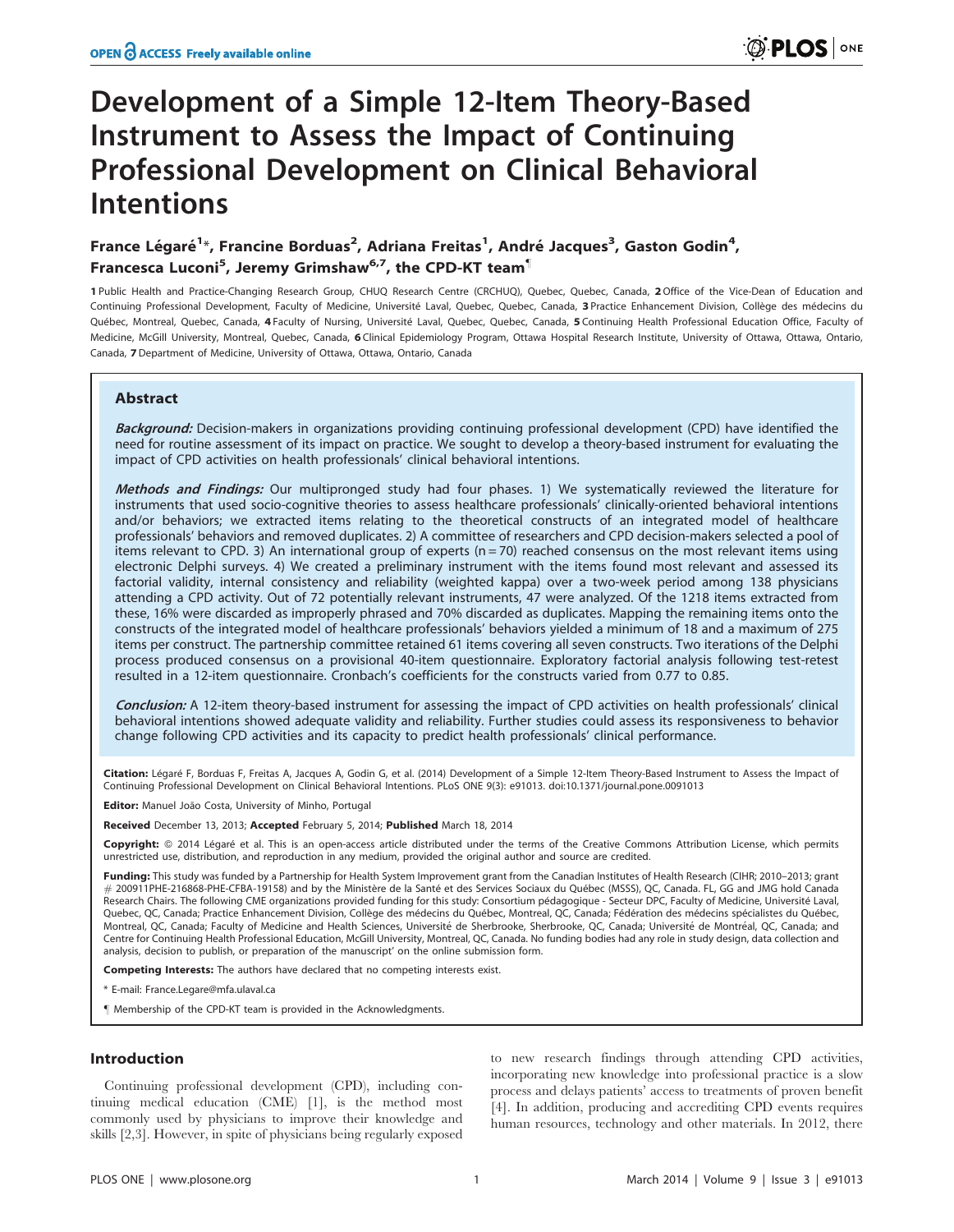were 1319 CME providers accredited by state medical societies in the US reporting expenses of \$140.2 million for such activities [5]. It is vital to ensure that these resources constitute a worthwhile investment.

This study was initiated in 2009, when several decision-makers in CPD organizations in Canada formally met with knowledge translation (KT) researchers and identified the need for a short, user-friendly instrument that could be used to routinely assess the impact of CPD activities on clinical practice [6]. At the present time, most frameworks used to evaluate CPD are derived from Kirkpatrick's model [7], which assesses training effectiveness by measuring four distinct outcome levels: 1) participants' reactions to an educational activity; 2) participants' knowledge, skills, or attitudes; 3) transfer of learning to practice; and 4) the results of the newly acquired behavior on organizational outcomes such as productivity and quality. However, several CPD decision-makers in our milieu have noted that instruments for assessing the impact of CPD activities mostly focus on outcome levels 1 and 2, while outcome levels 3 and 4 are more important for CPD. They also expressed the need for an instrument that was theory-based, i.e. based on factors that are known to predict clinical behavior in health professionals.

A systematic review of 76 studies that used social-cognitive theories for explaining health professionals' clinical behavior [8] showed that the Theory of Planned Behavior (TPB) [9] was the most appropriate one for predicting health professionals' behaviors, while Triandis' theory [10] was a better model for explaining their intentions to perform the behaviors. A model that integrates these two well-known theories proposes that three categories of variables drive behavior: 1) behavioral intention (an individual's motivation) to adopt a specific behavior or not; 2) beliefs about one's capabilities (i.e. health professionals' perceptions of facilitators and barriers to adopting the behavior); and 3) habit (the frequency of performing the behavior in the past). The same integrated model of healthcare professionals' behaviors suggests that behavioral intention can be explained by: 1) beliefs about one's capabilities (also a determinant of behavior, as mentioned above); 2) beliefs about consequences; 3) moral norm (feeling of personal obligation regarding the adoption of the behavior); 4) social influences (perception of approval or disapproval by persons significant to the individual regarding the adoption of the behavior); 5) role and identity (beliefs about whether such behavior should be adopted by someone of similar age, sex or social position), and 6) characteristics of health professionals based on their socio-demographic data.

In the context of CPD, the constructs of the integrated model correspond to three of the four outcome levels proposed by Kirkpatrick's model. The Kirkpatrick Level 2 learning outcomes, attitude and skill improvements, relate to behavioral intention, whereas the Level 3 outcomes, transfer of learning to practice, relate to clinical behavior. The necessary transition from Level 2 to Level 3 can only occur as a result of changes promoted by the content and format of the CPD activity. This transition will depend on acquisition of skills, but also on other variables captured by the integrated model. The aim of the research project was to develop an instrument based on this integrated model to assess the impact of continuing professional development on clinical behavioral intentions [11]. This paper presents the first steps in the development of this instrument.

## Methods

#### Ethics Statement

Ethics approval for the project was received from the Research Ethics Board Committee of the Centre Hospitalier Universitaire de Québec (CHU de Québec) on 30 June 2010 (project # S10-06-033). Participants provided written informed consent to participate in this study. The ethics board committee approved the consent procedure used.

## Phase 1 – Systematic review

We updated an existing systematic review to October 31, 2010 [8]. Briefly, we sought instruments based on social-cognitive theories whose purpose was to predict healthcare professionals' clinically-oriented behavioral intentions and behaviors. Only instruments in English or French were included for item extraction. We extracted all items from eligible instruments and created an inventory of items. Pairs of reviewers independently analyzed all items to verify that they were adequately formulated to assess the constructs of the integrated model. Pairs of reviewers reclassified items when necessary to better match these constructs [8]. We computed the percentage of agreement between the authors' initial classifications and reviewers' findings on item phrasing. Discrepancies in reclassifications were resolved through discussion among team members. We removed duplicates by searching for common phrase structures to reduce the total number of items to be analyzed for each construct.

### Phase 2 – Selection of a preliminary set of items

Members of the research team formed a partnership committee of researchers and CPD decision-makers  $(n = 8)$  to select a preliminary set of items through a 3-step process. First, we provided members of the committee with the full list of items derived from Phase 1 for each of the constructs of the integrated model. Each member individually reviewed the inventory and ranked each item according to two criteria: a) how representative of the construct it was, and b) its applicability to different types of CPD activities. Second, AF produced a comprehensive list containing the most voted-for items for each of the constructs. Third, two conference calls were conducted to review the most voted-for items and to reach a consensus about which items should be included in a preliminary set of items.

### Phase 3 – E-Delphi study

Participants and recruitment strategy. An international group of experts was recruited; individuals were identified through team members' networks. To be eligible, they had to have expertise in knowledge translation, organization of CPD activities, clinical practice, measurement and evaluation, continuing medical education, or social-cognitive theories. They had to speak English or French (we conducted our e-Delphi in both languages).

Data collection and analysis. The process was conducted in a quasi-anonymous manner. Registered participants' emails were known only to the research coordinator to allow for sending reminders. Respondents' judgements and opinions remained strictly anonymous to other members of the expert group. For each round, participants were emailed a link to the questionnaire in the language of their choice (English or French), and were allotted two weeks to complete it. Email reminders were sent 48 hours before the deadline for each round.

The international group of experts was then asked to evaluate whether the items would be relevant for a generic tool that could be easily adapted to any CPD activity, using a 5-point Likert scale  $(1 = item$  completely irrelevant,  $5 = item$  completely relevant). A clinical vignette illustrating how the proposed items could be used

A detailed protocol of this study has been published and is available on-line [11].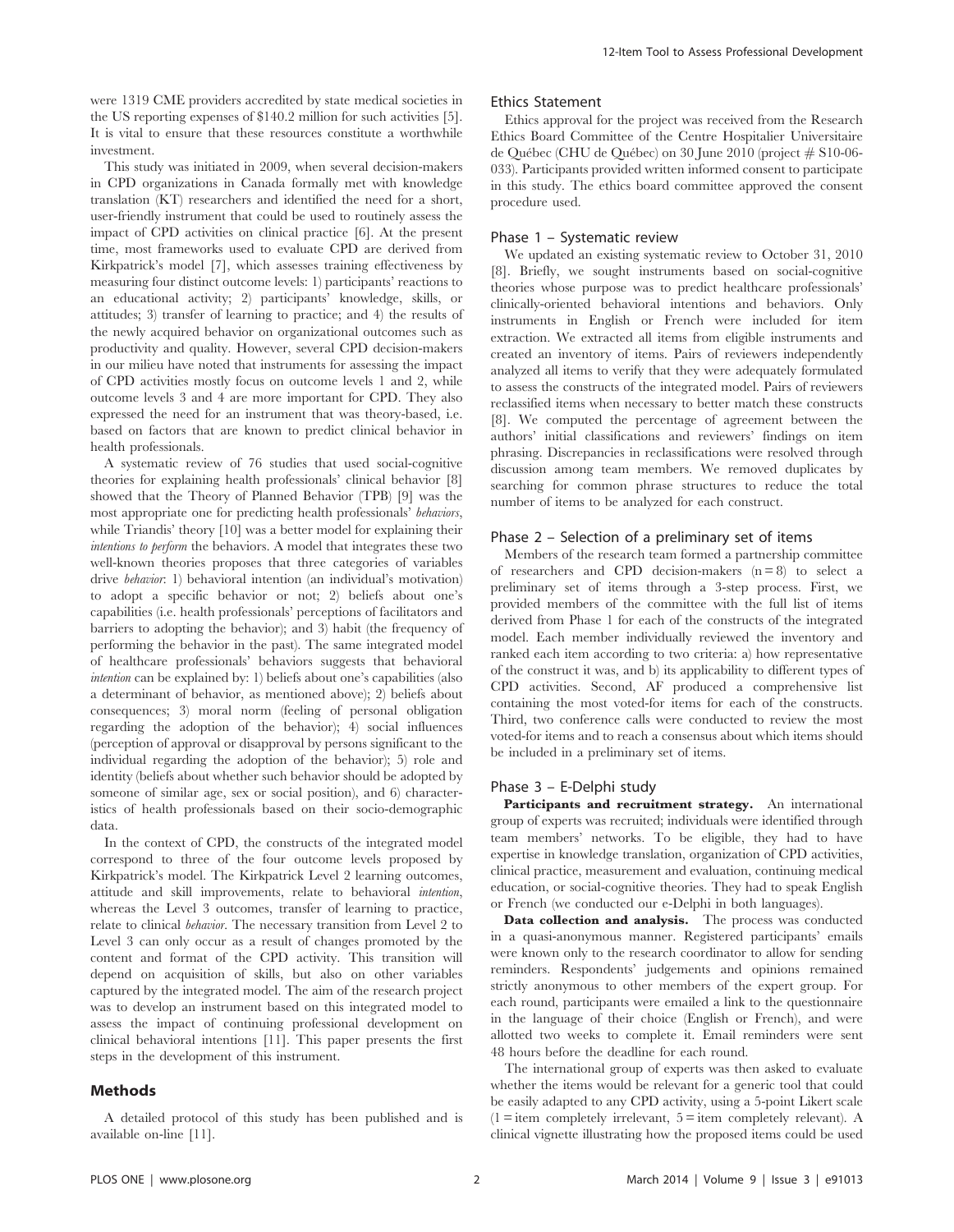in a CPD activity whose learning objective was to perform a knee evaluation was given as an example, but participants were asked to rate their response to each item formulated in general terms (e.g. I intend to adopt the behavior described in the training activity objectives in my practice). In the first round, participants were asked simply to rate their responses to each item. In the second round, distributions of respondents' answers to each item in the previous round were presented in percentage form. In both rounds, participants were encouraged to comment both on the relevance of particular items and on the relevance of the questionnaire as a whole to evaluating the impact of the CPD activity on adoption of a clinical behavior. As there are no definite criteria for determining consensus in a Delphi study [12], content validity was set a priori when at least 75% of participants had reached agreement on the relevance of an item. A partial consensus was reached when more than 60% but less than 75% of participants agreed on an item's relevance. Absence of consensus was determined to be when less than 60% of participants agreed on the relevance of an item. Once the experts had completed this task, the partnership committee reviewed the final list of selected items. The committee analyzed the experts' comments on each item and reformulated the original items when judged necessary. Items that did not reach a consensus rate of at least 60% were excluded.

## Phase 4 – Assessment of the reliability and validity of the new theory-based instrument

Participants and recruitment strategy. The provisional instrument resulting from Phase 3 was assessed by participants recruited during a scientific conference at Université Laval, held in May, 2012. The conference included 20 lectures covering various topics related to emergency medicine, family medicine, palliative care, perinatology, and internal medicine. The target population was family physicians and residents. All participants who attended an eligible CPD activity were asked to complete the provisional questionnaire at the end of the activity and then again two weeks later. This resulted in recruitment of participants in 18 out of the 25 activities offered.

Data collection and analysis. Participants were asked to complete a self-administered paper-based questionnaire that was generated specifically for each CPD activity retained. The questionnaires were adapted by including one learning objective from the specific CPD activity in the wording of all items. Participants completed their questionnaire immediately after the CPD activity and again two weeks later. Statistical analysis was conducted on the healthcare professionals' evaluations of the items in such as a way as to preserve the structure of the integrated model, i.e. as all constructs had to have at least two items, the best scoring items for each construct were retained. Descriptive statistics including means, standard deviations, median and frequency were computed to summarize health professional characteristics and item responses for the test retest. Weighted kappa coefficients were calculated to assess test-retest reliability [13]. Exploratory factor analysis (EFA) was used to explore the factorial structure of the questionnaire. The number of factors was determined by three criteria: a) eigenvalues superior to 1; b) proportion of variance explained by the factor superior to 5%; and c) number of theoretical variables of the integrated model. Items were loaded if the load factor was  $\geq 0.4$ . Cronbach alpha coefficients were calculated to assess internal consistency of each construct proposed by the EFA and to reduce the number of items in the questionnaire. A Cronbach alpha value  $\geq 0.7$  was considered acceptable. Then for each construct, missing values for the mean calculation were imputed if at least two items were available.

## Results

Figure 1 shows the four phases in the development of the instrument.

## Phase 1 – Systematic review

We retrieved the 52 studies from the original systematic review [8] reporting good psychometric properties and identified 20 new studies from the updated searches covering October 30, 2007 to October 31, 2010 [14,15,16,17,18,19,20,21,22,23,24,25, 26,27,28,29,30,31,32,33]. Our review included 72 studies [14,15,16,17,18,19,20,21,22,23,24,25,26,27,28,29,30,31,32,33,34, 35,36,37,38,39,40,41,42,43,44,45,46,47,48,49,50,51,52,53,54,55, 56,57,58,59,60,61,62,63,64,65,66,67,68,69,70,71,72,73,74,75,76, 77,78,79,80,81,82,83,84,85]. We were able to get access to published versions or copies of 40 instruments [14,15,20,21,22, 23,25,26,30,31,35,37,38,41,44,45,47,48,49,51,52,53,54,55,56,57, 58,60,61,64,65,67,71,73,74,76,79,83,84,85]. Authors of the 32 remaining tools [16,17,18,19,24,27,28,29,32,33,34,36,39,40,42, 43,46,50,59,62,63,66,68,69,70,72,75,77,78,80,81,82] were contacted and copies of their instruments requested. We received seven answers [29,62,63,69,72,75,80], resulting in 47 eligible instruments [14,15,20,21,22,23,25,26,29,30,31,35,37,38,41,44,45, 47,48,49,51,52,53,54,55,56,57,58,60,61,62,63,64,65,67,69,71,72, 73,74,75,76,79,80,83,84,85] that were included for data extraction. A total of 1218 items were identified. Among these, 194 items (16%) were not appropriately labeled in the published papers for measuring the constructs of the theoretical model used for instrument development. Overall, the percentage of agreement among reviewers on this assessment was 84%.

## Phase 2 – Selection of a preliminary set of items

Table 1 shows the results of each step in the generation of a preliminary set of items. First, the percentage of agreement among reviewers regarding mapping of the initial 1218 items onto constructs was 84%. Second, the removal of duplicates reduced the total number of items to 360 (see Table 1 for details). Third, members of the partnership committee individually analyzed each of the 360 generic items, and found only 95 items that met the two pre-established criteria, i.e. a) they were representative of one of the theoretical constructs of the integrated model and b) they could be adapted to any CPD context. The committee then re-analyzed these 95 items over two conference calls and selected 61 items to form a preliminary set that matched all the constructs.

#### Phase 3 – E-Delphi study

Seventy experts from different disciplines registered in the e-Delphi study (see Table 2). This group was composed equally of men and women. The majority of the experts registered in the study were French speakers (70%) and were from Canada (90%). Experts from the USA ( $n = 3$ ), Australia ( $n = 2$ ), Switzerland ( $n = 1$ ) and The Netherlands  $(n = 1)$  also registered to participate. Table 3 summarizes the number of items per construct at each step of the e-Delphi study. Forty-six respondents participated in Round 1 (Figure 1). After synthesis of experts' responses, consensus was achieved among at least 75% of respondents that of the 61 items, 11 items were relevant and 14 items were irrelevant. These 25 items were excluded from Round 2 in order to focus on the items for which there was less clarity.

For the second e-Delphi round, a 36-item questionnaire was sent back to the experts along with the mean scores for relevance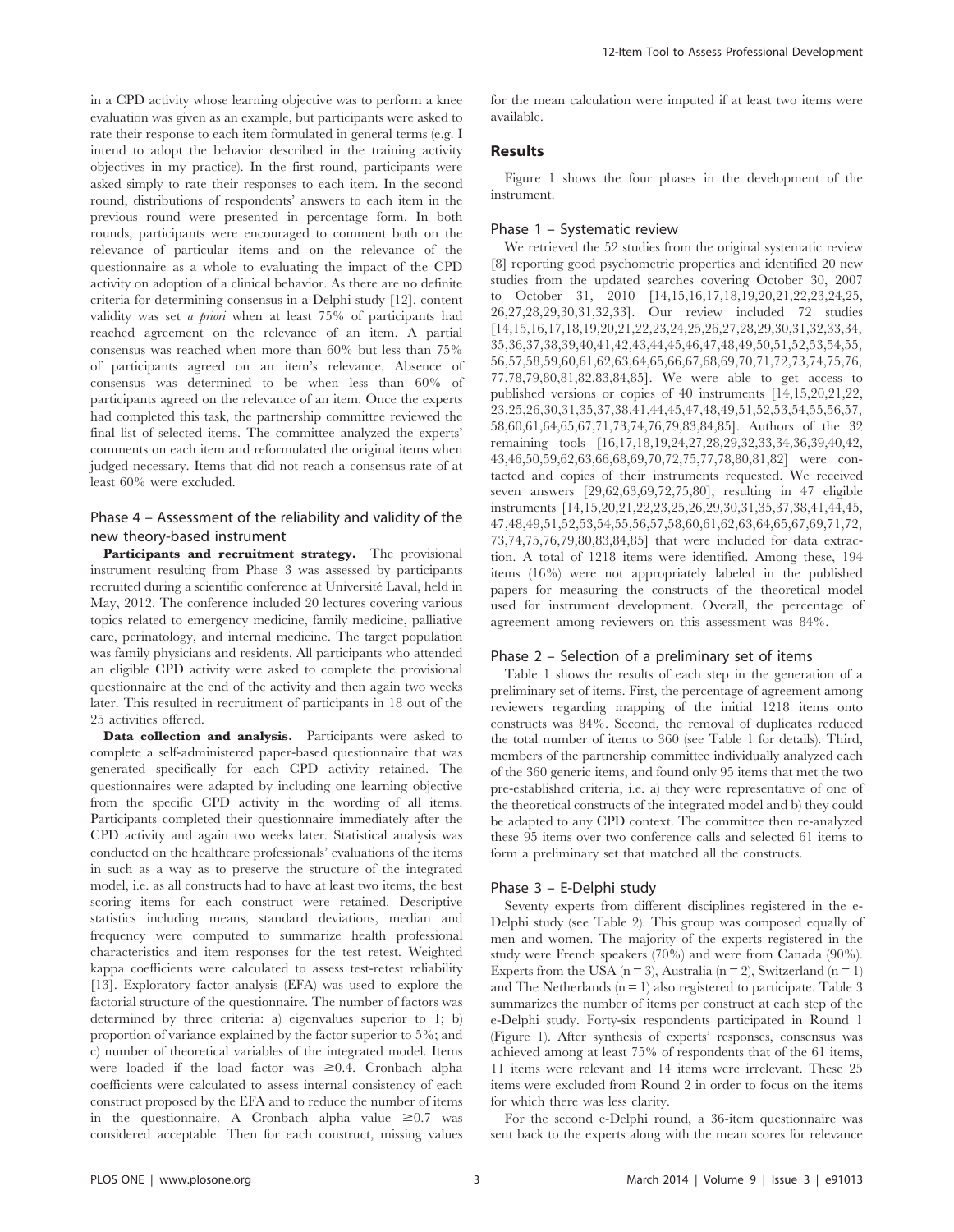

Figure 1. Flow chart describing the 4 phases of the development of the instrument. doi:10.1371/journal.pone.0091013.g001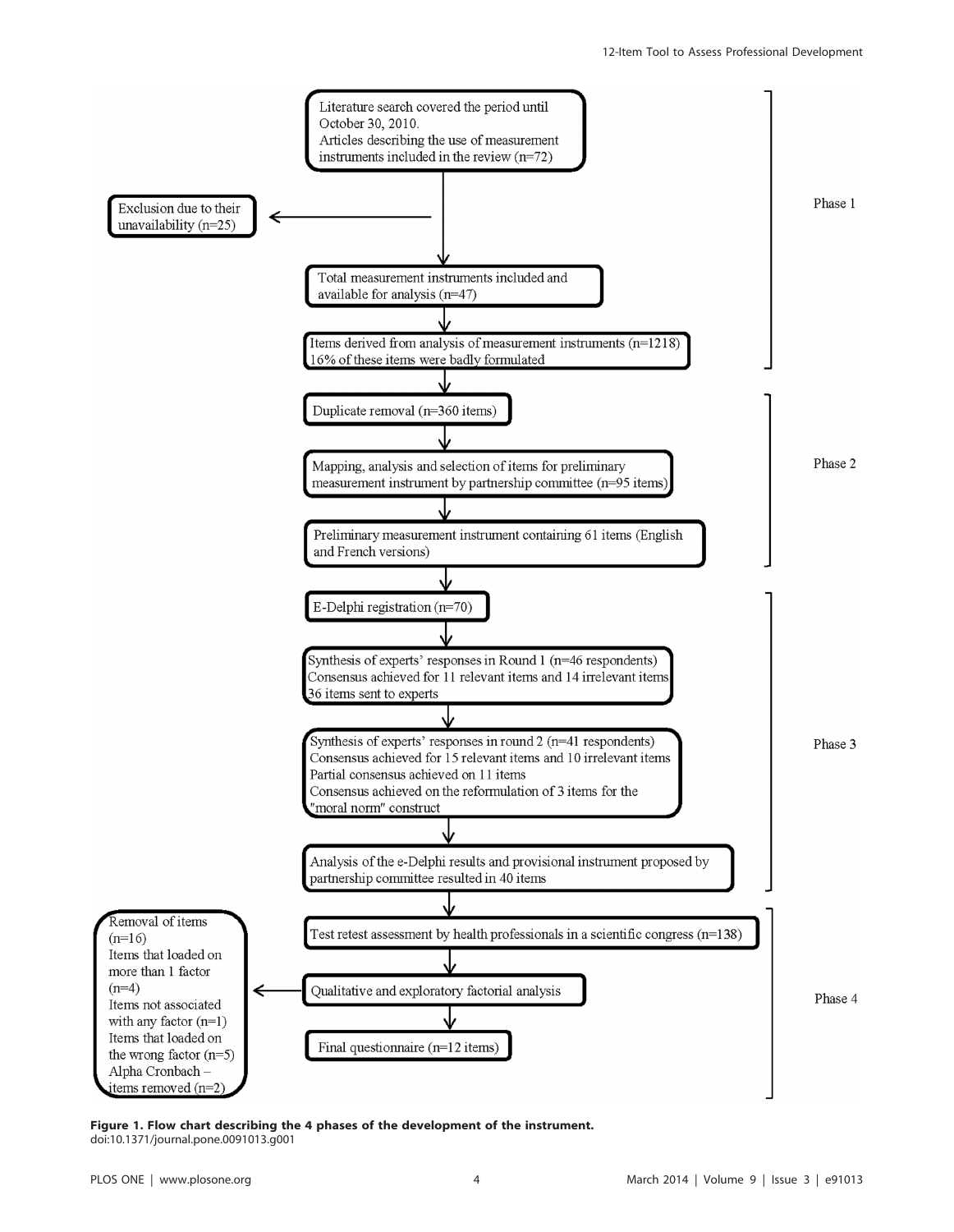Table 1. Item inventory and development of a preliminary set of items.

| <b>Constructs from the</b><br>integrated model | N items extracted<br><b>[references]</b>                                                                                                                          | N items after<br>duplicate removal | N items after individual<br>analysis by partnership<br>committee members | N items selected to be<br>included in a preliminary set<br>of items |
|------------------------------------------------|-------------------------------------------------------------------------------------------------------------------------------------------------------------------|------------------------------------|--------------------------------------------------------------------------|---------------------------------------------------------------------|
| Intention                                      | 122 [14,15,16,17,18,23,24,<br>25,26,29,32,34,38,<br>40,41,44,47,49,<br>50, 51, 54, 56, 57,<br>58,59,61,62,63,64,<br>65,66,70,72,74,75,<br>76,77,80,81,84]         | 39                                 | 11                                                                       | 6                                                                   |
| <b>Beliefs about capabilities</b>              | 275 [14,15,16,17,18,23,<br>24,25,26,28,32,34,38,<br>40,41,44,49,50,51,<br>53,55,56,58,61,62,65,<br>66,68,70,72,74,77,<br>80,81,841                                | 113                                | 15                                                                       | 12                                                                  |
| <b>Habit/past behavior</b>                     | 15 [32,44,47,51]                                                                                                                                                  | 8                                  | 6                                                                        | $\overline{3}$                                                      |
| <b>Beliefs about consequences</b>              | 466 [14,15,16,17,18,23,24,<br>25,26,28,29,32,34,40,<br>41,44,47,49,50,51,53,<br>55,56,57,58,59,61,<br>62,63,64,65,66,68,70,<br>72,73,74,75,76,77,<br>80,81,84,85] | 93                                 | 26                                                                       | 15                                                                  |
| <b>Social influences</b>                       | 248 [16,17,18,23,24,25,26,<br>29, 32, 34, 40, 41, 44, 47,<br>49,50,51,53,55,56,<br>57,58,61,62,63,64,65,<br>66,68,70,72,73,74,75,<br>76,77,80,81,84]              | 73                                 | 18                                                                       | 12                                                                  |
| <b>Moral norm</b>                              | 18 [51,55,56,64,68,80]                                                                                                                                            | 11                                 | 6                                                                        | 4                                                                   |
| <b>Role and identity</b>                       | 33 [24,32,41,44,51,56,64,65]                                                                                                                                      | 15                                 | 9                                                                        | 6                                                                   |
| <b>Behavior</b>                                | 41 [15,16,25,41,56,70,84]                                                                                                                                         | 8                                  | 4                                                                        | 3                                                                   |
| <b>Total</b>                                   | 1218                                                                                                                                                              | 360                                | 95                                                                       | 61                                                                  |
|                                                |                                                                                                                                                                   |                                    |                                                                          |                                                                     |

doi:10.1371/journal.pone.0091013.t001

obtained for each item at the first round. Forty-one respondents participated in Round 2 (Figure 1). After synthesis of the experts' responses, 15 further items were found relevant and 10 items were found irrelevant by at least 75% of respondents.

Taking both the integrity of the integrated model of healthcare professionals' behaviors and the results of the e-Delphi study into consideration, the partnership committee designed a 40-item provisional questionnaire which included 37 items that had achieved full (26) or partial (11) consensus after two rounds. In addition, there was consensus among the international experts that the three ''moral norm'' items, judged irrelevant in the e-Delphi process, would be relevant if formulated differently. Following their advice, the partnership committee rephrased these three items positively instead of negatively and reintegrated them into the provisional instrument. This resulted in a 40-item questionnaire with between two and ten items for each construct: beliefs about consequences  $(n = 9)$ , beliefs about capabilities  $(n = 9)$ , social influences  $(n = 5)$ , intention  $(n = 5)$ , role and identity  $(n = 4)$ , moral norm ( $n = 4$ ), habit/past behavior ( $n = 2$ ), and behavior ( $n = 2$ ).

## Phase 4 – Assessment of the reliability and validity of the new theory-based instrument

Characteristics of healthcare professionals included in the study. Table 4 shows the characteristics of the 138 participants included in this phase of the study, i.e. healthcare professionals who were engaged in CPD activities at a scientific congress and who filled out questionnaires (test). Of the 138 participants, 76.8% were female. Among the participants, 42% were residents, 49.3% were family physicians, 2.2% were specialists, and 6.5% were healthcare professionals other than physicians. The same questionnaire was returned two weeks later (retest) by 88% of participants (121/138). In contrast with the procedure described in the study protocol [11], the partnership committee reviewed the preliminary analysis based on the items validated in the e-Delphi study and removed 16 out the 40 items to respect the principles of the theoretical model. Specifically, the items concerning the construct ''habit'' were removed because they did not reflect the model's definition of habit (poor wording).

Test retest reliability. The first data collection in this phase and the second data collection two weeks later provided data for assessing the reliability of the instrument over time. Test-retest reliability was moderate (Table 5) with weighted kappa values between 0.4 and 0.6.

Exploratory factorial analysis (EFA). EFA showed that four items loaded on more than one construct and they were therefore excluded. One item did not load on any construct and five items loaded on the wrong constructs, leaving 14 remaining items. All factors had eigenvalues superior to 1; the proportion of variance explained by the factor was superior to 5%. During this process, the items relating to the construct ''role and identity'' were removed because no items loaded on any factors as defined by EFA.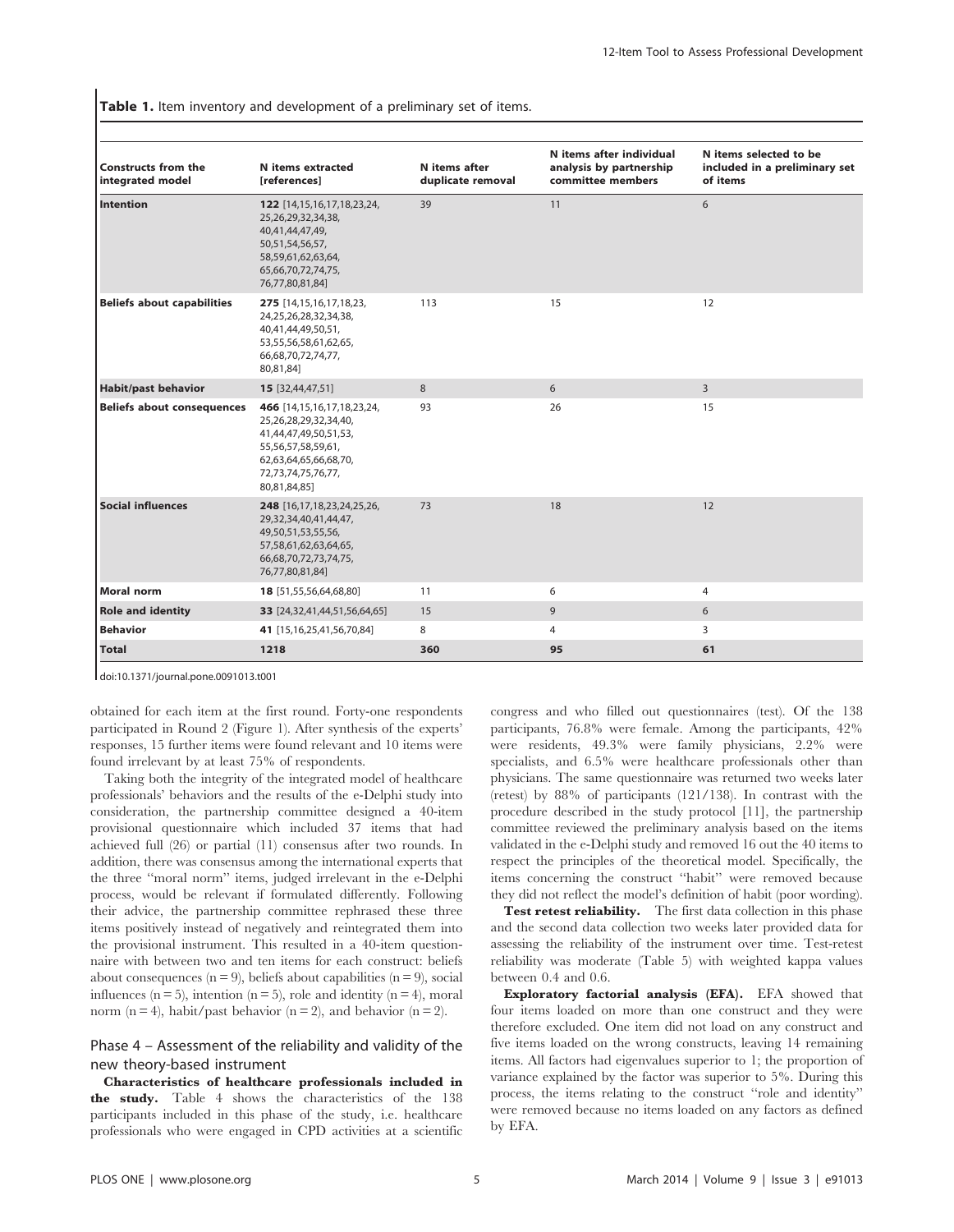Table 2. Profile of international experts who participated in E-Delphi study ( $n = 70$  registered participants).

| <b>Characteristics</b>                     | N (%)     |
|--------------------------------------------|-----------|
| Gender                                     |           |
| Male                                       | 38 (54.3) |
| Female                                     | 32 (45.7) |
| Age (years)                                |           |
| $20 - 30$                                  | 3(4.3)    |
| $31 - 40$                                  | 13 (18.6) |
| $41 - 50$                                  | 22 (31.4) |
| $51 - 60$                                  | 25 (35.7) |
| 61 or more                                 | 7(10)     |
| Area of expertise (not mutually exclusive) |           |
| Education                                  | 28 (40)   |
| Clinical practice                          | 34 (48.6) |
| CPD activities organization                | 35 (50)   |
| Knowledge translation                      | 36 (51.4) |
| Measurement and evaluation                 | 21 (30)   |
| Social-cognitive theories                  | 14 (20)   |
| Language                                   |           |
| French                                     | 49 (70)   |
| English                                    | 21(30)    |
| Country                                    |           |
| Canada                                     | 63 (90)   |
| <b>USA</b>                                 | 3(4.3)    |
| Australia                                  | 2(2.9)    |
| Switzerland                                | 1(1.4)    |
| The Netherlands                            | 1(1.4)    |

doi:10.1371/journal.pone.0091013.t002

Cronbach alpha coefficients. Cronbach alpha coefficients were considered acceptable (range: 0.79 to 0.89). Two items were removed because of poor consistency (Cronbach alpha  $\leq 0.70$ ), resulting in a final questionnaire of 12 items (Table 6).

## Discussion

This study established the reliability and validity of a simple 12 item theory-based instrument for evaluating the impact of CPD activities on health professionals' clinical behavioral intentions. Based on an extensive systematic review, we found a total of 1218 items from 47 eligible instruments. Sixteen per cent were not appropriately labeled and most were duplicates, leaving us with 360 original items covering the theoretical constructs of the integrated model of healthcare professionals' behaviors. In a second phase, members of a partnership committee selected 61 of these 360 items based on how well they represented one of the theoretical constructs of interest and on their adaptability to any CPD context. Then, through an e-Delphi process, an international group of experts from a wide range of disciplines achieved consensus on 37 items which were included in a first version of a 40-item questionnaire. In a last phase, 138 physicians helped establish that the final 12-item instrument had validity including adequate factorial structure and reliability. These results lead us to make four main observations.

| Construct                            | Items/construct Preliminary<br>set of items | e-Delphi Round 1        |                   |                           | e-Delphi Round 2        |                   |                           | Items for provisional<br>questionnaire |
|--------------------------------------|---------------------------------------------|-------------------------|-------------------|---------------------------|-------------------------|-------------------|---------------------------|----------------------------------------|
|                                      |                                             | Items found<br>relevant | Partial consensus | Items found<br>irrelevant | Items found<br>relevant | Partial consensus | Items found<br>irrelevant |                                        |
| consequences<br><b>Beliefs about</b> | 15                                          | 5                       | $\circ$           |                           |                         |                   | $\sim$                    | ໑                                      |
| <b>Beliefs about</b><br>capabilities | $\overline{c}$                              | 3                       | $\infty$          |                           | 6                       |                   | $\sim$                    | ത                                      |
| Social influences                    | $\overline{c}$                              |                         | LO                |                           |                         |                   |                           |                                        |
| Intention                            | $\infty$                                    | 3                       | $\sim$            |                           |                         |                   |                           |                                        |
| Role and identity                    |                                             |                         |                   |                           |                         |                   |                           |                                        |
| Moral norm                           |                                             |                         | 4                 |                           |                         |                   | $\tilde{3}^*$             |                                        |
| Habit/past behavior                  |                                             |                         | m                 |                           |                         |                   |                           |                                        |
| <b>Behavior</b>                      | $\infty$                                    | ï                       | 3                 |                           |                         |                   |                           |                                        |
| <b>Total</b>                         | 5                                           | Ξ                       | 36                | $\overline{4}$            | 15                      | Ξ                 | $\overline{a}$            | 9                                      |

Table 3. E-Delphi content validity process for design of provisional instrument.

E-Delphi content validity

 $\dot{m}$ Table:

process for design of provisional instrument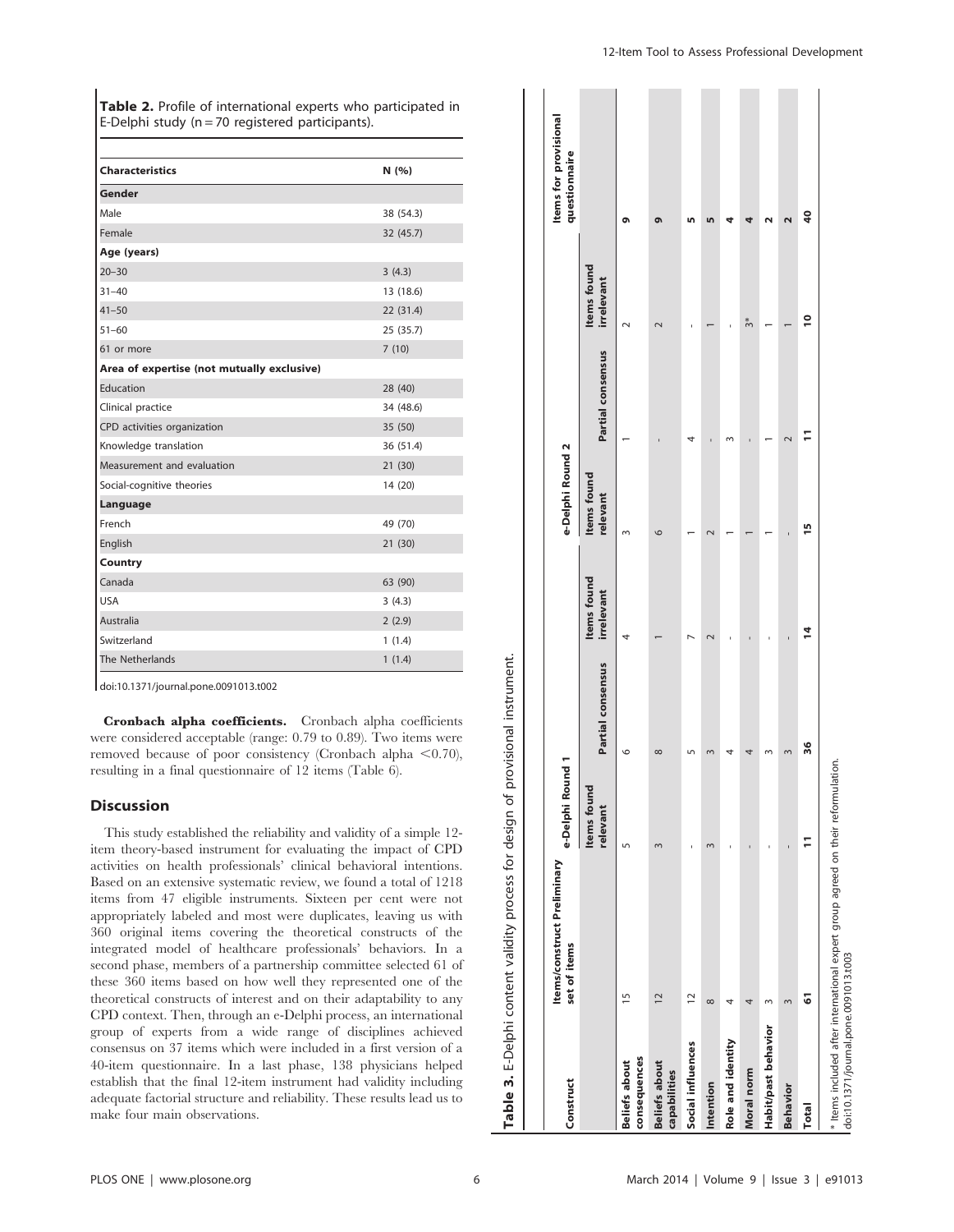Table 4. Characteristics of participants in the test-retest of the CPD assessment tool  $(n = 138)$ .

| <b>Characteristics</b>     | N(96)      |
|----------------------------|------------|
| Age (years)                |            |
| $20 - 30$                  | 58 (42)    |
| $31 - 40$                  | 43 (31.2)  |
| $41 - 50$                  | 24 (17.4)  |
| $51 - 60$                  | 13 (9.4)   |
| Gender                     |            |
| Female                     | 106 (76.8) |
| <b>Professional status</b> |            |
| Resident                   | 58 (42)    |
| Family physician           | 68 (49.3)  |
| Specialist                 | 3(2.2)     |

doi:10.1371/journal.pone.0091013.t004

First, during our initial phase we found that a significant proportion of the items derived from the systematic review, i.e. 16%, were not appropriately formulated to measure the constructs of the theories the authors had used to develop their tools, but applied instead to other constructs. This may have created a bias in the findings of the authors we consulted regarding the relationship between one given variable (e.g. attitude of health professionals) and another (e.g. clinical behavior). While these authors often associated the weakness of their results with the absence of validation procedures for their questionnaires [21,29,30], they rarely questioned if their poor results were a consequence of inappropriate wording of items in relation to the theory on which the questionnaires were based [28]. The majority of items, moreover, although they had slight variations in wording, were found to be duplicates. These observations clearly indicate that there is a need for a theory-based instrument that is validated and reliable for assessing the impact of CPD activities on health professional behaviors. This will help standardize the presentation of the many factors that are likely to influence the uptake of new clinical behaviors [86]. In turn this will: 1) facilitate comparisons between similar studies, 2) make it possible to carry out a systematic review in this area, 3) help inform policy makers about how to change clinical behaviors and, most importantly, 4) contribute to the elaboration of a theoretical base for translating evidence into clinical practice.

Second, in subsequent phases of this project, it became clear that theory-based items used for studying healthcare professionals' behaviors were not all relevant or applicable to the CPD context. CPD developers who had initiated this project had made very clear that they wanted a short, simple instrument that could be easily disseminated across the CPD environment. Their difficulties

Table 5. Test-retest reliability for the items in the final CPD assessment tool (n = 138 for test and n = 121 for retest).

| Item            | <b>Test</b>  |             |                  | Retest |             |                         | <b>Reliability (weighted</b><br>kappa) |
|-----------------|--------------|-------------|------------------|--------|-------------|-------------------------|----------------------------------------|
|                 | $\mathsf{N}$ | Mean (sd)   | Median (min-max) | N.     | Mean (sd)   | <b>Median (min-max)</b> |                                        |
| Q <sub>1</sub>  | 137          | 6.14(1.28)  | $7(1-7)$         | 121    | 6.02(1.27)  | $6(2-7)$                | 0.54                                   |
| Q <sub>2</sub>  | 137          | 6.26(1.28)  | $7(1-7)$         | 121    | 6.17(1.16)  | $7(2-7)$                | 0.56                                   |
| Q4              | 137          | 5.55(1.55)  | $6(1-7)$         | 121    | 5.55(1.43)  | $6(2-7)$                | 0.51                                   |
| Q5              | 136          | 4.23(1.54)  | $5(1-6.5)$       | 121    | 4.22(1.52)  | $5(1-6.5)$              | 0.45                                   |
| Q7              | 138          | 5.38 (1.22) | $5(1-7)$         | 121    | 5.60(1.14)  | $6(2-7)$                | 0.53                                   |
| Q8              | 138          | 5.54(1.12)  | $6(2-7)$         | 120    | 5.57(1.17)  | $6(2-7)$                | 0.41                                   |
| Q10             | 137          | 5.13 (1.38) | $5(1-7)$         | 121    | 5.27(1.18)  | $5(2-7)$                | 0.42                                   |
| Q12             | 137          | 6.14(1.18)  | $7(1-7)$         | 121    | 5.99(1.18)  | $6(2-7)$                | 0.60                                   |
| Q13             | 138          | 6.35(0.97)  | $7(1-7)$         | 121    | 6.32(0.93)  | $7(2-7)$                | 0.52                                   |
| Q15             | 138          | 3.43(1.87)  | $3(1-7)$         | 121    | 3.26(1.79)  | $3(1-7)$                | 0.41                                   |
| Q16             | 138          | 6.21(1.14)  | $7(1-7)$         | 121    | 6.13(1.21)  | $7(1-7)$                | 0.59                                   |
| Q18             | 138          | 6.01(1.22)  | $6(1-7)$         | 121    | 6.03(1.10)  | $6(1-7)$                | 0.50                                   |
| Q21             | 137          | 5.32(1.61)  | $6(1-7)$         | 120    | 5.14 (1.58) | $5(1-7)$                | 0.50                                   |
| Q22             | 138          | 4.11 (2.08) | $4(1-7)$         | 121    | 4.41(2.03)  | $5(1-7)$                | 0.56                                   |
| Q <sub>23</sub> | 138          | 6.41(0.93)  | $7(2-7)$         | 121    | 6.26(0.99)  | $7(2-7)$                | 0.55                                   |
| Q <sub>25</sub> | 138          | 5.86(1.16)  | $6(1-7)$         | 121    | 5.82(1.22)  | $6(1-7)$                | 0.43                                   |
| Q26             | 138          | 6.14(1.10)  | $6(1-7)$         | 121    | 6.07(1.11)  | $6(1-7)$                | 0.49                                   |
| Q <sub>28</sub> | 137          | 5.31(1.25)  | $5(1-7)$         | 121    | 5.39(1.33)  | $6(1-7)$                | 0.53                                   |
| Q29             | 138          | 6.64(0.65)  | $7(4-7)$         | 121    | 6.44(0.81)  | $7(3-7)$                | 0.45                                   |
| Q30             | 138          | 5.12(1.51)  | $5(1-7)$         | 121    | 5.07(1.58)  | $5(1-7)$                | 0.53                                   |
| Q31             | 138          | 4.89(1.11)  | $5(2-7)$         | 121    | 4.96(1.12)  | $5(2-7)$                | 0.48                                   |
| Q32             | 138          | 6.49(0.79)  | $7(4-7)$         | 121    | 6.36(0.82)  | $7(4-7)$                | 0.42                                   |
| Q35c            | 138          | 6.46(0.94)  | $7(2-7)$         | 121    | 6.48(0.87)  | $7(3-7)$                | 0.50                                   |
| Q35d            | 138          | 6.55(0.76)  | $7(4-7)$         | 120    | 6.43(0.84)  | $7(4-7)$                | 0.54                                   |

doi:10.1371/journal.pone.0091013.t005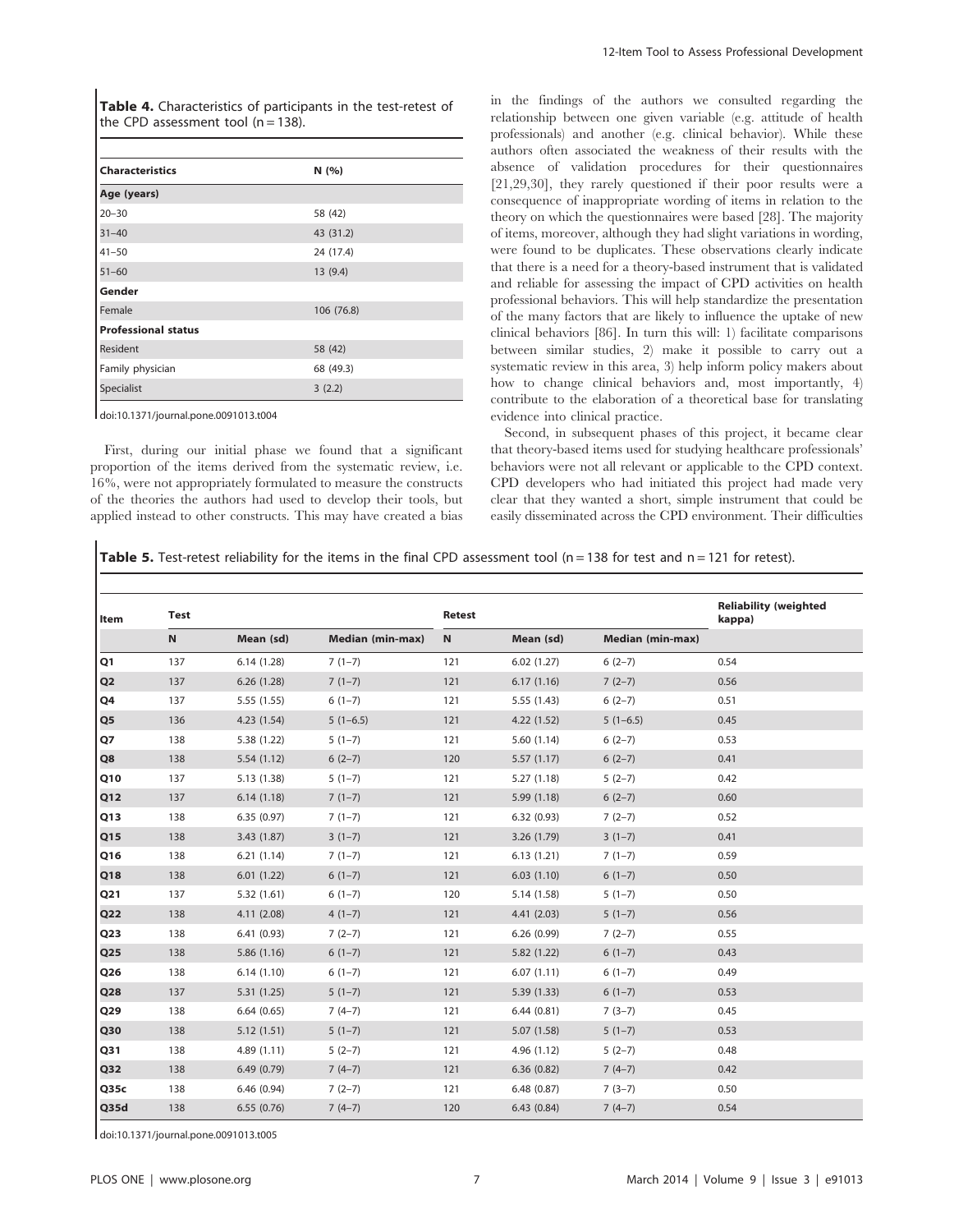Table 6. Exploratory factorial analysis (12-item final instrument).

| <b>Factor 1 (Beliefs</b><br><b>Factor 3 (Beliefs</b><br>Factor 4<br><b>Factor 2 (Social</b><br>about capabilities)<br>influences)<br>(Moral norm)<br><b>Item</b><br>about consequences)<br>Q7<br>I have the ability to [behavior]<br>0.74934<br>0.18021<br>0.21059<br>$-0.12599$<br>(strongly disagree/strongly agree)<br>Q <sub>25</sub><br>I am confident that I could [behavior]<br>0.78329<br>$-0.09811$<br>0.08429<br>0.03143<br>(strongly disagree/strongly agree)<br>Q31<br>0.96592<br>For me, [behavior] would be<br>$-0.03217$<br>0.04087<br>$-0.17871$<br>(extremely difficult/extremely easy)<br>Q5<br>$-0.03024$<br>To the best of my knowledge, the<br>0.81163<br>$-0.04977$<br>$-0.14544$<br>proportion of colleagues who will<br>[behavior] would be: (0-100%)<br>Q8<br>Now think about a co-worker<br>0.14637<br>0.87245<br>$-0.04222$<br>0.13894 |                         |
|-------------------------------------------------------------------------------------------------------------------------------------------------------------------------------------------------------------------------------------------------------------------------------------------------------------------------------------------------------------------------------------------------------------------------------------------------------------------------------------------------------------------------------------------------------------------------------------------------------------------------------------------------------------------------------------------------------------------------------------------------------------------------------------------------------------------------------------------------------------------|-------------------------|
|                                                                                                                                                                                                                                                                                                                                                                                                                                                                                                                                                                                                                                                                                                                                                                                                                                                                   | Factor 5<br>(Intention) |
|                                                                                                                                                                                                                                                                                                                                                                                                                                                                                                                                                                                                                                                                                                                                                                                                                                                                   | $-0.05858$              |
|                                                                                                                                                                                                                                                                                                                                                                                                                                                                                                                                                                                                                                                                                                                                                                                                                                                                   | 0.18647                 |
|                                                                                                                                                                                                                                                                                                                                                                                                                                                                                                                                                                                                                                                                                                                                                                                                                                                                   | 0.02051                 |
|                                                                                                                                                                                                                                                                                                                                                                                                                                                                                                                                                                                                                                                                                                                                                                                                                                                                   | 0.21287                 |
| who you respect as a professional.<br>In your opinion, does he/she<br>[behavior] (never/always)                                                                                                                                                                                                                                                                                                                                                                                                                                                                                                                                                                                                                                                                                                                                                                   | $-0.21688$              |
| Q10<br>Most persons who are important<br>$-0.11913$<br>0.74838<br>0.16943<br>$-0.06198$<br>for me in the profession<br>would [behavior] (strongly disagree/<br>strongly agree)                                                                                                                                                                                                                                                                                                                                                                                                                                                                                                                                                                                                                                                                                    | 0.22519                 |
| Overall, I think that [behavior] is,<br>0.05487<br>$-0.04288$<br>0.94033<br>$-0.01561$<br>Q35c<br>for me: (useless/useful)                                                                                                                                                                                                                                                                                                                                                                                                                                                                                                                                                                                                                                                                                                                                        | 0.01417                 |
| Q35d<br>Overall, I think that is [behavior]:<br>$-0.04608$<br>0.06134<br>0.93328<br>0.05920<br>(harmful/beneficial)                                                                                                                                                                                                                                                                                                                                                                                                                                                                                                                                                                                                                                                                                                                                               | $-0.04677$              |
| $-0.07456$<br>Q29<br>[Behavior] is the ethical thing to do<br>$-0.10323$<br>$-0.08101$<br>0.93819<br>(strongly disagree/strongly agree).                                                                                                                                                                                                                                                                                                                                                                                                                                                                                                                                                                                                                                                                                                                          | 0.17571                 |
| Q32<br>0.04682<br>It would be acceptable to [behavior]<br>0.05495<br>0.22567<br>0.77132<br>(strongly disagree/strongly agree)                                                                                                                                                                                                                                                                                                                                                                                                                                                                                                                                                                                                                                                                                                                                     | $-0.03758$              |
| Q1<br>I intend to [behavior]<br>0.00976<br>0.12708<br>$-0.09372$<br>0.12053<br>(strongly disagree/strongly agree)                                                                                                                                                                                                                                                                                                                                                                                                                                                                                                                                                                                                                                                                                                                                                 | 0.83805                 |
| Q12<br>0.22201<br>0.01258<br>0.14262<br>0.07211<br>I plan to [behavior]<br>(strongly disagree/strongly agree)                                                                                                                                                                                                                                                                                                                                                                                                                                                                                                                                                                                                                                                                                                                                                     | 0.66377                 |
| 12.4<br>10.4<br>8.1<br>Variability (%)<br>45.5                                                                                                                                                                                                                                                                                                                                                                                                                                                                                                                                                                                                                                                                                                                                                                                                                    | 5.4                     |
| 5.5<br><b>Eigenvalues</b><br>1.5<br>1.3<br>$\mathbf{1}$                                                                                                                                                                                                                                                                                                                                                                                                                                                                                                                                                                                                                                                                                                                                                                                                           | 0.6                     |
| Cronbach alpha<br>0.84<br>0.79<br>0.89<br>0.8                                                                                                                                                                                                                                                                                                                                                                                                                                                                                                                                                                                                                                                                                                                                                                                                                     | 0.79                    |

doi:10.1371/journal.pone.0091013.t006

in this regard are consistent with those reported by implementation scientists trying to assess the impact of their interventions with busy clinicians. The proposed instrument is based on wellvalidated socio-cognitive theories, and yet includes only 12 items. It may therefore contribute not only to a more theory-based approach to CPD assessment but to a more pragmatic one.

Third, the e-Delphi study asked the international experts to evaluate items in generic terms, but to facilitate comprehension we presented an example extracted from a clinical vignette used in a specific CPD activity (knee evaluation). This may explain why the majority of the international experts judged that the items relating to ''moral norm'' were not relevant when negatively formulated. However, in the last phase of this study we demonstrated that the instrument can be easily adapted to different clinical areas of medicine. When we tested the instrument with participants in a scientific congress, we observed that the items adapted well to a variety of clinical areas such as emergency medicine, family medicine, palliative care, perinatology, and internal medicine. Adapting the tool to each context simply requires rewording each of the 12 items so that they include the observable behavior described in the learning objective of the activity. Indeed, the generic and adaptable nature of the instrument to a wide range of clinical domains is its main advantage over other such instruments [87].

Lastly, in order to develop this tool, our multidisciplinary partnership committee used a highly systematic multi-phase approach to refine the link between the items and the theoretical constructs they are supposed to measure. Although designing CPD strategies that will impact health professionals' behavior and improve patient outcomes is complex, effective CPD is an essential vehicle for knowledge translation [88]. During our whole project, a strong partnership between researchers and CPD developers ensured that all concerns would be taken into account so that our final instrument would prove useful to both educators and researchers. We believe that the newly developed instrument will not only help CPD developers improve the effectiveness of their training programs by paying more attention to the socio-cognitive factors known to predispose healthcare professionals to change their clinical behavior, but also help researchers who are interested in further exploring these socio-cognitive factors.

This study has some limitations. Studies reporting the development of instruments are generally not well-indexed in electronic databases [89]. Some eligible instruments may not have been captured by the search strategy used. Our analysis was also restricted to instruments of which it was possible to obtain a copy. However, given the large number of duplicates among the items found, we are confident that finding additional instruments would not have had an impact on our study results. In this study, we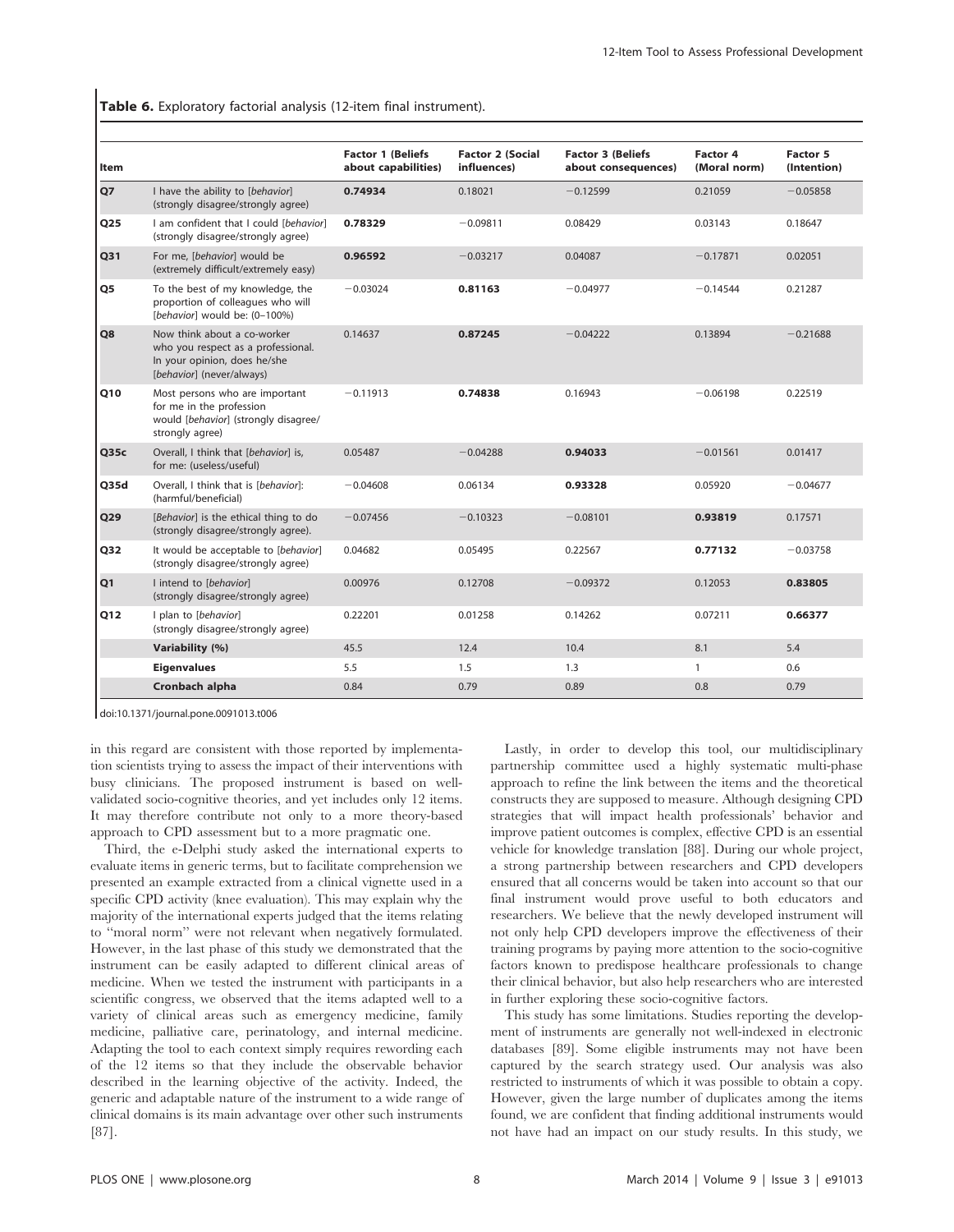accepted the premise that behavioral intention is an immediate antecedent of behavior, and that intention provides a proxy measure of physicians' behavior [9] that corresponds to Kirkpatrick's Level 3 [7]. Nonetheless, further studies are necessary to demonstrate a correlation between behavioral intention and observed behavior of healthcare professionals subsequent to CPD interventions.

## Conclusion

In conclusion, we believe that this new 12-item theory-based instrument with robust metric properties is appropriate for the routine assessment of the impact of CPD activities on clinical behavioral intention change. We plan further studies to validate on a larger scale its ability to predict behavior and its sensitivity to change in response to CPD activities. We will also verify the acceptability of the 12-item instrument among CPD providers by examining the barriers and facilitating factors associated with the implementation of the new tool in the province of Quebec, Canada.

## Acknowledgments

The members of the CPD-KT team are: Stephane Turcotte, Public Health and Practice-Changing Research Group, CHUQ Research Centre

#### References

- 1. Frank J (2005) The CanMEDS Physician Competency Framework. Better standards. Better physicians. Better care. Office of Education of The Royal College of Physicians and Surgeons of Canada.
- 2. Campbell EG, Rosenthal M (2009) Reform of continuing medical education: investments in physician human capital. JAMA 302: 1807–1808.
- 3. Federation of Medical Regulatory authorities of Canada (2008) Position statement 2008.
- 4. Agency for Health Research and Quality (2001) Translating research into practice (TRIP)-II. Washington, DC: Agency for Health Research and Quality.
- 5. Accreditation Council for Continuing Medical Education (2012) ACCME Annual report data 2012. Available: [http://wwwaccmeorg/sites/default/files/](http://wwwaccmeorg/sites/default/files/630_2012_Annual_Report_20130724_1pdf) [630\\_2012\\_Annual\\_Report\\_20130724\\_1pdf.](http://wwwaccmeorg/sites/default/files/630_2012_Annual_Report_20130724_1pdf)
- 6. Centre de développement professionnel continu de la Faculté de médecine de l'Université Laval, Collège des médecins du Québec et Centre de Recherche du CHU de Québec (2011) Forum d'échange sur le transfert des connaissances et le de´veloppement professionnel continu. Available: [http://w3fmedulavalca/](http://w3fmedulavalca/dpctc/?id=1038) [dpctc/?id = 1038.](http://w3fmedulavalca/dpctc/?id=1038) Accessed 2013 May 1.
- 7. Kirkpatrick DL (1994) Evaluating training programs: the four levels. Berrett-Koehler Publishers Inc., San Francisco, California.
- 8. Godin G, Belanger-Gravel A, Eccles M, Grimshaw J (2008) Healthcare professionals' intentions and behaviours: a systematic review of studies based on social cognitive theories. Implement Sci 3: 36.
- 9. Ajzen I (1991) The theory of planned behavior. Organ Behav Hum Decis Process. 50: 179–211.
- 10. Triandis HC (1980) Values, attitudes and interpersonal behavior. In: Page MM Lincoln, NE, editors. Nebraska symposium on motivation beliefs, attitudes and values, Vol 1. University of Nebraska Press. pp 195–259.
- 11. Legare F, Borduas F, Jacques A, Laprise R, Voyer G, et al. (2011) Developing a theory-based instrument to assess the impact of continuing professional developement activites on clinical practice: a study protocol. Implement Sci 6: 17.
- 12. Hsu CC, Sandford BA (2007) The Delphi technique: making sense of consensus. Practical Assessment, Research and Evaluation 12: 7.
- 13. Landis JR, Koch GC (1977) The measurement of observer agreement for categorical data. Biometrics 33: 16.
- 14. Askelson NM, Campo S, Lowe JB, Dennis LK, Smith S, et al. (2010) Factors related to physicians' willingness to vaccinate girls against HPV: the importance of subjective norms and perceived behavioral control. Women Health 50: 144– 158.
- 15. Bercher D (2008) Attitudes of paramedics to home hazard inspections: Applying the theory of planned behavior. Fayetteville: University of Arkansas. 140 p.
- 16. Bernaix LW, Schmidt CA, Arrizola M, Iovinelli D, Medina-Poelinez C (2008) Success of a lactation education program on NICU nurses' knowledge and attitudes. J Obstet Gynecol Neonatal Nurs 37: 436–445.
- 17. Bonetti D, Johnston M, Clarkson J, Turner S (2009) Applying multiple models to predict clinicians' behavioural intention and objective behaviour when managing children's teeth. Psychol Health 24: 843–860.
- 18. Casper ES (2007) The theory of planned behavior applied to continuing education for mental health professionals. Psychiatr Serv 58: 1324–1329.

(CRCHUO), Quebec, Canada; Renée Drolet, Public Health and Practice-Changing Research Group, CHUQ Research Centre (CRCHUQ), Quebec, Canada; Réjean Laprise, Recherche et développement, Office de développement professionnel, Fédération des médecins spécialistes du Québec, Quebec, Canada; Michel Rousseau, Department of Psychoeducation, Faculty of Social Sciences, Université du Québec à Trois Rivières, Quebec, Canada; Andrée Boucher, Centre de pédagogie appliquée aux sciences de la santé, Faculty of Medicine, Université de Montréal, Quebec, Canada; Joan Sargeant, Division of Medical Education, Faculty of Medicine, Dalhousie University, Nova Scotia, Canada; Gilles Voyer, Centre de formation continue, Faculty of Medicine, Universite´ de Sherbrooke, Quebec, Canada, Michel Labrecque, Public Health and Practice-Changing Research Group, CHUQ Research Centre (CRCHUQ), Quebec, Canada.

We convey our thanks to Louisa Blair who edited this article.

#### Author Contributions

Conceived and designed the experiments: F. Légaré FB AJ GG F. Luconi JG AF CPD-KT team. Performed the experiments: F. Légaré AF FB AJ GG F. Luconi. Analyzed the data: F. Légaré FB AJ GG F. Luconi AF. Wrote the paper: F. Légaré AF. Revised the manuscript critically for important intellectual content and all approved the final version submitted: F. Légaré FB AF AJ GG F. Luconi JG CPD-KT team.

- 19. Casper ES (2008) Using implementation intentions to teach practitioners: changing practice behaviors via continuing education. Psychiatr Serv 59: 747– 752.
- 20. Eccles MP, Francis J, Foy R, Johnston M, Bamford C, et al. (2009) Improving professional practice in the disclosure of a diagnosis of dementia: a modeling experiment to evaluate a theory-based intervention. Int J Behav Med 16: 377– 387.
- 21. Ellery J, McDermott RJ, Ellery PJ (2007) Computers as a formal continuing education tool: moving beyond intention. Am J Health Behav 31: 312–322.
- 22. Fields S (2008) The role of the Theory of Planned Behavior in therapists' involvement of parents in youth treatment. St. Petersburg: University of South Florida. 94 p.
- 23. Green H, Johnston O, Cabrini S, Fornai G, Kendrick T (2008) General practitioner attitudes towards referral of eating-disordered patients: a vignette study based on the theory of planned behaviour. Ment Health Fam Med 5: 213.
- 24. Hanbury A, Wallace L, Clark M (2009) Use of a time series design to test effectiveness of a theory-based intervention targeting adherence of health professionals to a clinical guideline. Br J Health Psychol 14: 505–518.
- 25. Harbour VJ (2009) Using the theory of planned behavior to gain understanding of primary-care providers' behavior in counseling patients to engage in physical activity. Salt Lake City, Utah: University of Utah. 131 p.
- 26. Khanna R, Kavookjian J, Scott VG, Kamal KM, Miller LA, et al. (2009) Using the theory of reasoned action to determine physicians' intention to measure body mass index in children and adolescents. Res Social Adm Pharm 5: 170–181.
- 27. Marrone SR (2008) Factors that influence critical care nurses' intentions to provide culturally congruent care to Arab Muslims. J Transcult Nurs 19: 8–15.
- 28. Natan MB, Beyil V, Neta O (2009) Nurses' perception of the quality of care they provide to hospitalized drug addicts: testing the theory of reasoned action. Int J Nurs Pract 15: 566–573.
- 29. Pielak KL, McIntyre CC, Tu AW, Remple VP, Halperin B, et al. (2010) Identifying attitudes, beliefs and reported practices of nurses and doctors as immunization providers. J Adv Nurs 66: 1602–1611.
- 30. Pradel FG, Obeidat NA, Tsoukleris MG (2007) Factors affecting pharmacists' pediatric asthma counseling. J Am Pharm Assoc (2003) 47: 737–746.
- 31. Ramsay CR, Thomas RE, Croal BL, Grimshaw JM, Eccles MP (2010) Using the theory of planned behaviour as a process evaluation tool in randomised trials of knowledge translation strategies: A case study from UK primary care. Implement Sci 5: 71.
- 32. Shoham S, Gonen A (2008) Intentions of hospital nurses to work with computers: based on the theory of planned behavior. Comput Inform Nurs 26: 106–116.
- 33. Ten Wolde GB, Dijkstra A, Van Empelen P, Knuistingh Neven A, Zitman FG (2008) Psychological determinants of the intention to educate patients about benzodiazepines. Pharm World Sci 30: 336–342.
- 34. Bernaix LW (2000) Nurses' attitudes, subjective norms, and behavioral intentions toward support of breastfeeding mothers. J Hum Lact 16: 201–209.
- 35. Bonetti D, Eccles M, Johnston M, Steen N, Grimshaw J, et al. (2005) Guiding the design and selection of interventions to influence the implementation of